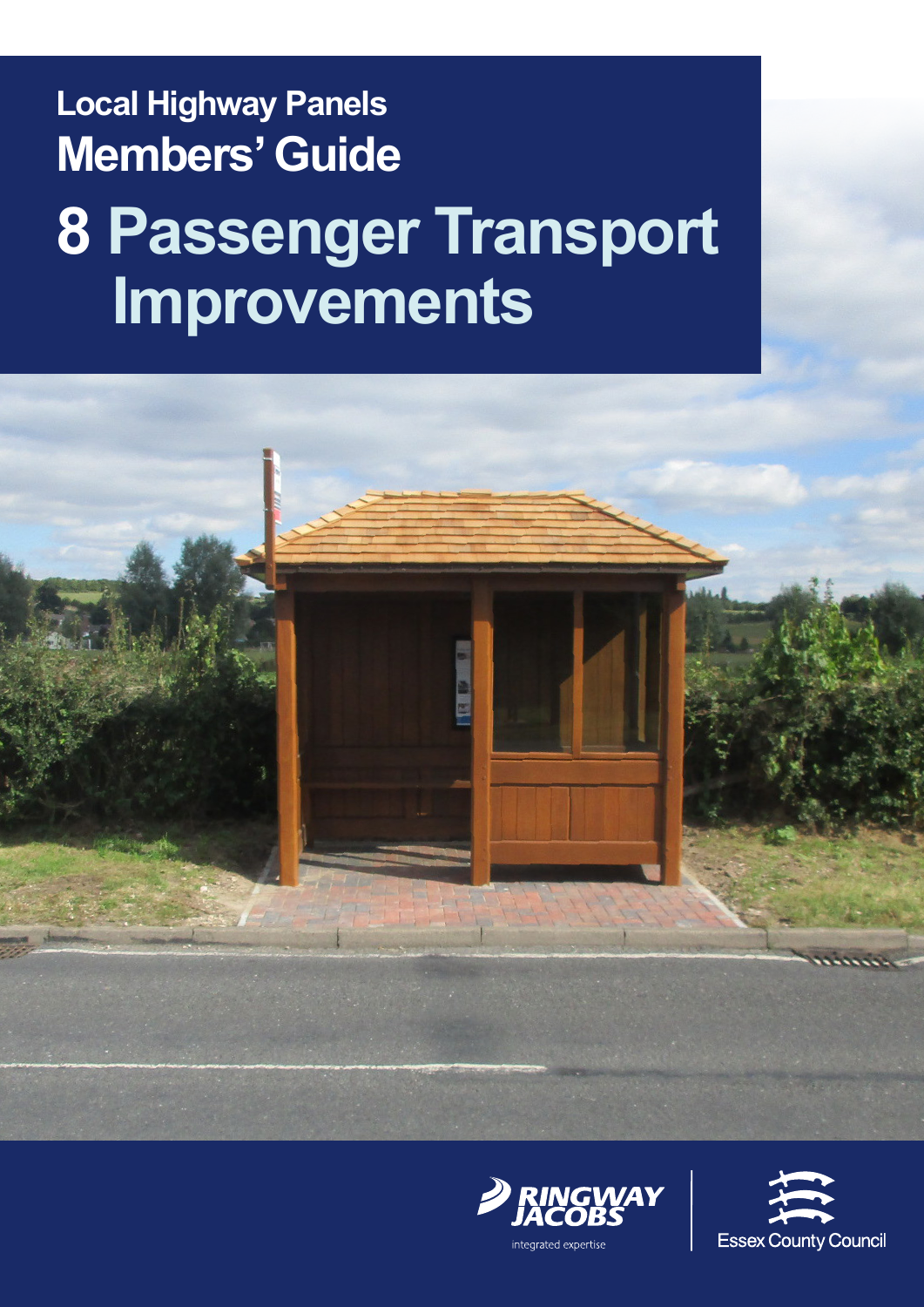## **1. Introduction**

#### **Bus Services**

The bus services outside London were deregulated in October 1986 and in Essex about 85% of bus services are now wholly commercial and are fully independent of the local authority.

When a bus operator identifies that it intends to change or completely withdraw, a commercial bus service, the Local Authority has a duty under the Transport Act to consider whether a replacement service should be provided.

Although the authority works in partnership with the commercial operators it also represents the opinions of local residents and can express them with the aim of influencing bus routing and bus frequency. It can therefore attempt to persuade but it cannot control the commercial decisions.

Where a commercial service is withdrawn and the local authority identifies a need for a service it can contract for a replacement service. The contract may be for a small number of journeys such as late evenings or it may be for an entire route, for example on a Sunday.

In Essex, there is a combination of over 200 contracted services. None are commercially viable and are therefore funded by the authority.

While the authority controls the routes and times of its contracted services it is constrained in the extent to which it can act by the available budget for supporting bus services. The longer term viability of many subsidised services is not certain. Therefore any steps that can be taken to increase passenger numbers are to be welcomed – improving the passenger waiting environment and assisting the buses to operate punctually are very important factors here.

In addition such roadside infrastructure also acts as the gateway to services for potential passengers, so has an important impact on how the public view bus services. Poor infrastructure gives a bad impression of bus services' utility.

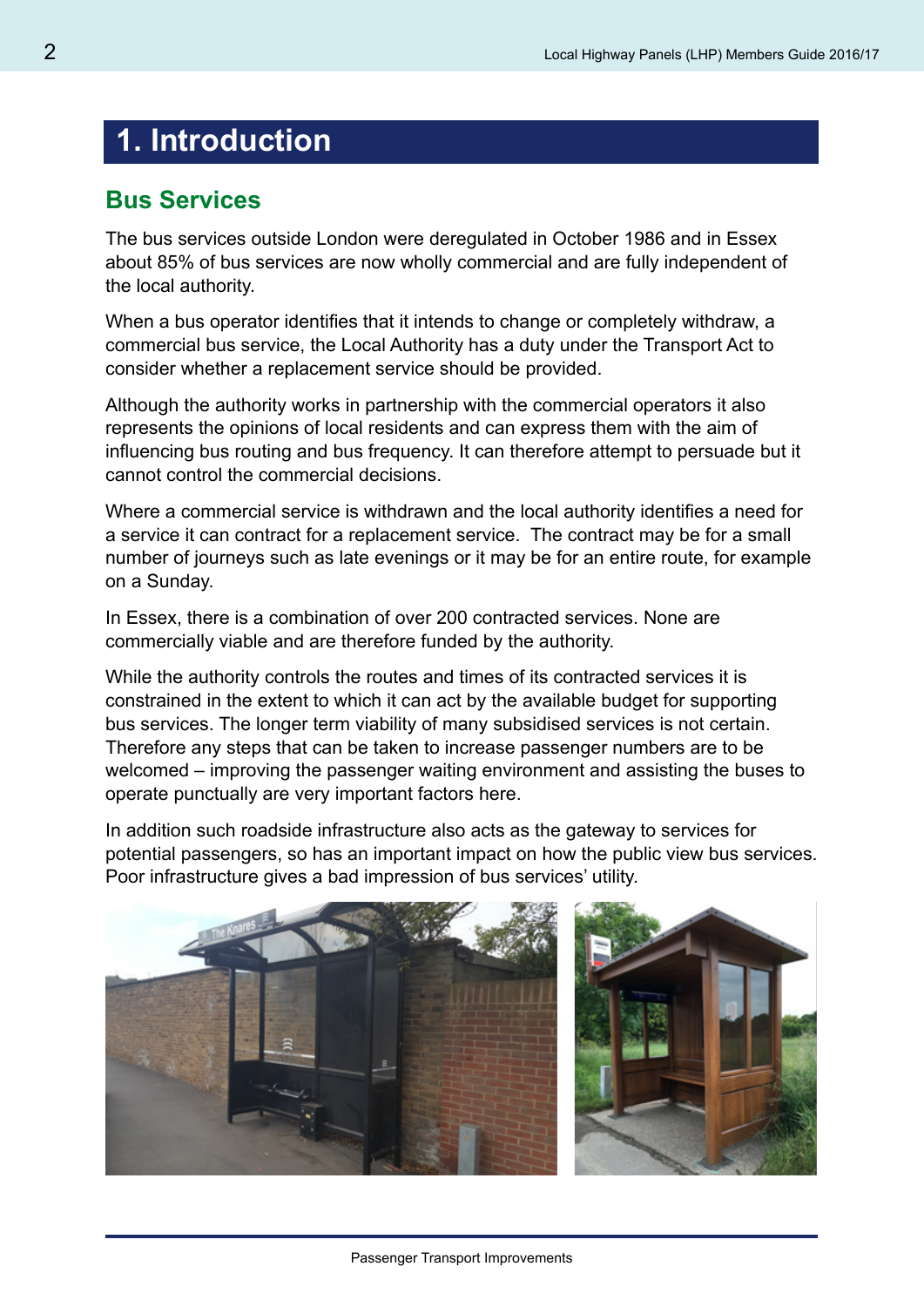## **2. Typical Problems**

Infrastructure issues are regularly raised with the County Council by passengers, bus operators, local councils and other interested parties. Some examples are given below:



Many of these issues are relatively straightforward to address, have a relatively low cost and have a significant positive impact if resolved. Funding for such works has to be obtained through the Local Highways Panel process.

#### **3. Things to Consider**

The public will raise some issues regarding bus services that are not the responsibility of the Local Authority and therefore cannot be funded from the LHP budget. Members will be informed if this is the case.

Bus stops, passenger shelters and raised kerbs are, in the main, the responsibility of the Authority and are likely to be the type of scheme requested via the LHP. It is also likely that representations will be made from time to time by those responsible for providing the bus services (either the bus operators themselves or issues identified by ECC's Passenger Transport team). There may also be other items important to the efficient operation of the service, but which do not constitute actual 'passenger infrastructure'. Such elements may include minor adjustments to kerb lines, or consideration of parking restrictions at junctions in order to enable buses to operate effectively.

The siting of a new stop will almost always be contentious, particularly if it is directly outside a resident's property, Often this includes the expectation that they will experience a loss of privacy, an increased level of anti-social behaviour and littering.

While such concerns are often perceived rather than a reality, it is important to accept that to the individuals concerned they are real concerns and there may be some impact on resident which will need handling sympathetically. In an organised and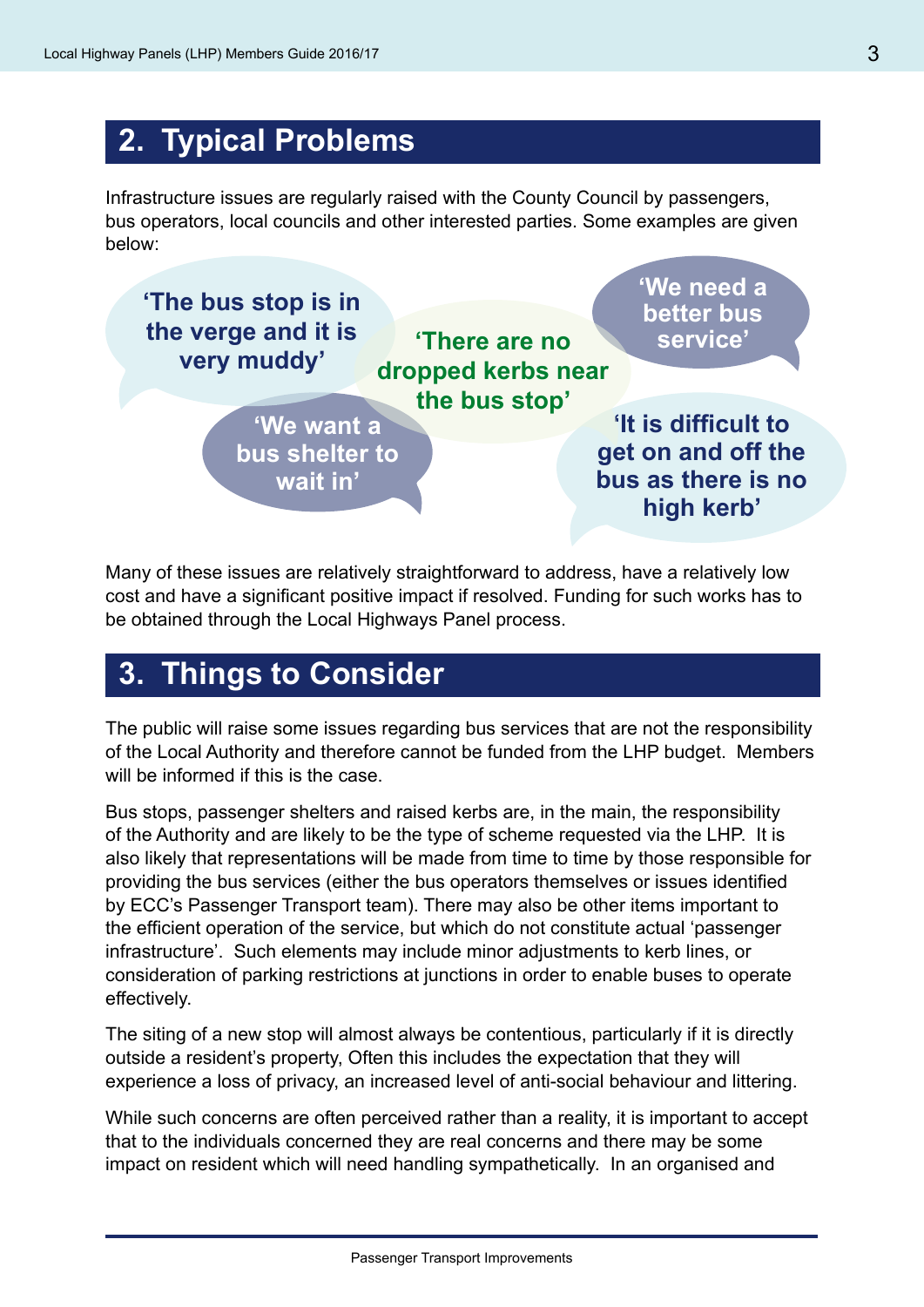well-structured way that allows residents voices to be heard. Nonetheless, there is a balance of benefits that has to be assessed and local objections can be outweighed by benefit to the public at large.

Not all locations can accommodate a bus stop. There may be difficulties with the road width or with access to the stop or safety issues.

It may be difficult to provide the required solution in rural location:

- $\blacksquare$  There may be no footways or only a footway on one side of the carriageway.
- $\blacksquare$  Illumination at the stop may also be difficult due to lack of a suitable power

## **4. Typical Measures**

#### **Public Transport Infrastructure LHP Schemes**

Within Essex, the Public Transport Infrastructure is mainly the responsibility of the Authority and is managed by Essex Highways, however, there are also Transport for London poles and flags in the south of the county. The sort of infrastructure that can be requested by the LHP includes:

- Bus stops installation of new stops or changes to existing locations. The local residents will be informed and their comments and concerns are taken into account before a decision is made. Local representatives may want to consider the reaction of residents before requesting new or adapted bus services.
	- The poles and flags will be maintained by Essex Highways.



**Bus shelters** (without advertising).

- Public Transport shelters that do not have advertising are classified as permitted development and do not require planning consent, however, as noted best practice is for adjacent properties to be informed and concerns taken into account before any decision is made.
- ECC has a standard suite of products for bus stop infrastructure improvements which should be used wherever possible to help maintain a consistent image across the County.
- The varied ownership of passenger shelters means that while many Boroughs, Districts and Parishes do purchase shelters from the ECC standard suite there may be areas where the predominant type of shelter is not a standard ECC product, and under these circumstances it may be more appropriate to use the predominant model.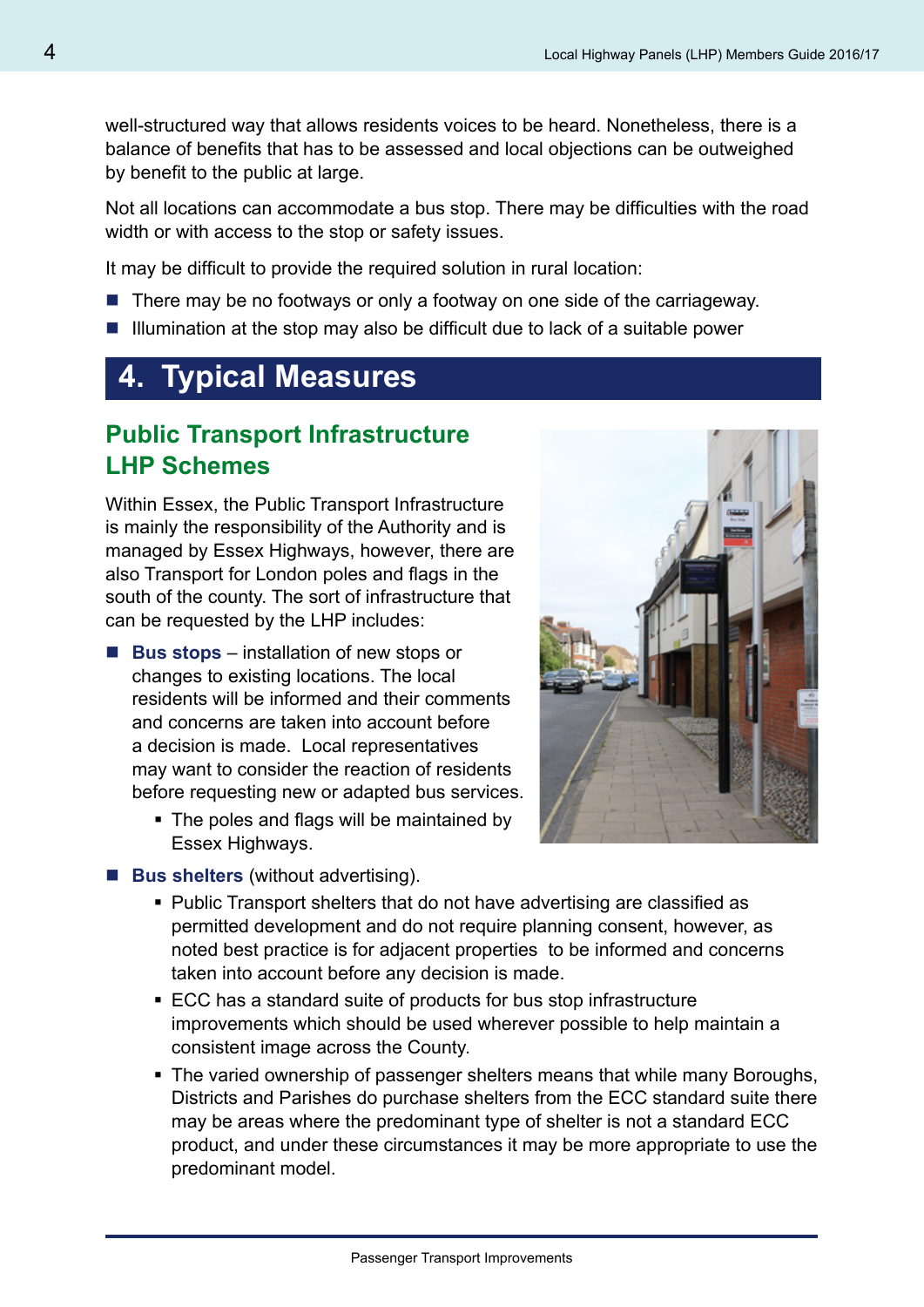- In rural and village settings, residents can have a very keen interest in their local shelters. The Parish or Town Council may wish to:
	- Fund or part-fund a shelter.
	- Take responsibility for cleaning and general maintenance.
- Shelters should include bench seating and sufficient space for shelter by a wheelchair user.
- Consideration should also be given as to whether lighting is needed: solar power is sometimes an option if there is not a nearby power supply.
- Bus stop clearways (yellow bus cages painted on the carriageway)
	- Should only be installed when there is a persistent parking problem which prevents buses safely accessing the bus stop.
	- The installation of the markings creates the Traffic Regulations Order.
	- There is no requirement for formal consultation. However, consultation should be undertaken wherever there is likely to be an effect on local residents, especially if it removes kerbside parking in an area where there is limited offstreet parking provision.
- Real Time Passenger Information (RTPI) or Automatic Vehicle Location (AVL) at stops/shelters.
	- The RTPI/AVL systems are popular with passenger transport users and as more vehicles are equipped with trackers they give passengers accurate bus arrival times. They do require a power supply which may not be available in some rural locations.
		- It may be possible to install solar powered units



- There is an additional ongoing maintenance cost that is not available through the ECC Revenue budget.
	- Future maintenance costs for new RTPI/AVL equipment should be agreed with the respective Town or Parish Council before the LHP approves the budget for the installation.
- **Raised kerbs** to allow access to the services for the mobility impaired, which typically includes the elderly as well as wheelchair/pushchair users.
- **Providing hard-standing** for a passenger waiting area to prevent passengers getting muddy whilst waiting for their service.
- **Constructing a safe access route** to a bus stop, e.g. a footpath across a grass verge or dropped kerbs to provide a crossing point.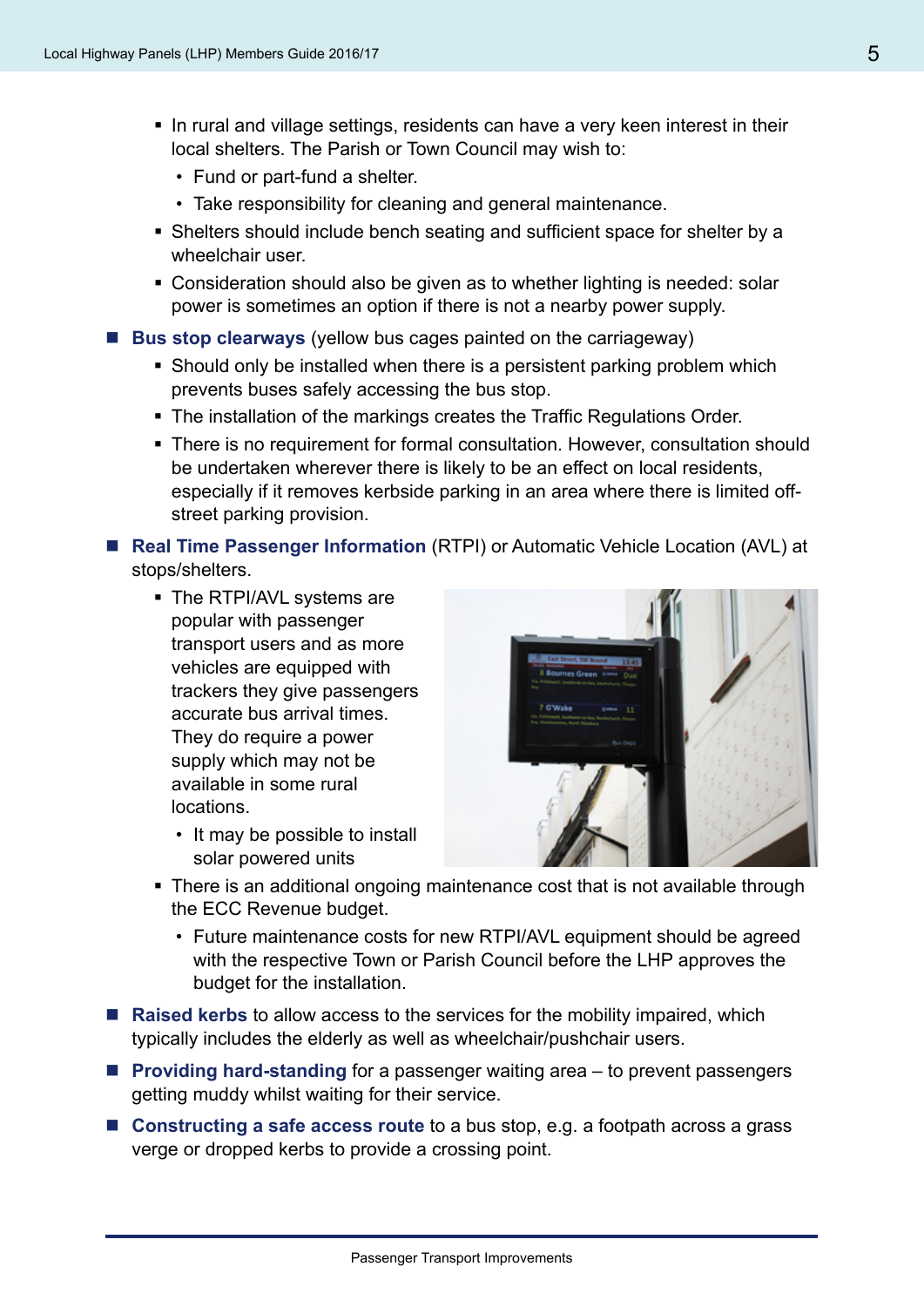## **4. Typical Measures continued**

Bus Shelters with advertising are provided through commercial providers such as JCDecaux and Clear Channel, whom pay District Councils for the privilege. These contracts are the responsibility of the Borough/City/District Councils and are often very long term – for example 15 years is a common contract term.

Other items that LHPs might be asked to consider include;

- Introduction of parking restrictions (either permanent or time restricted) in order to facilitate buses (and other large vehicles) exiting a junction,
- **Adaptations of kerb lines** typically at junctions, in order to facilitate smooth movement of a bus around a corner,
- **Adjusting the location of stop lines** can also assist buses in making particularly turns into junctions where either the angle is particularly sharp and/or space is limited on the highway.

It is also important to consider the potential for impact on local bus services, when considering other LHP schemes for approval. Whilst bus users may not be in the majority in some locations, a large number of people are dependent on bus services – therefore consideration should be given to ensuring that existing services are not likely to be adversely affected by changes to the highway infrastructure.

#### **Major Schemes**

While frequency of a bus service and journey time are important to passengers, it is actually the reliability of the service that is the key factor to supporting or increasing ridership.

In these cases, Major Schemes will be required to implement bus priority measures and this is outside the scope of the LHP budget.

The use of Real Time Passenger Information can go a long way to improving passenger confidence in the bus network, but if the service is continuously unreliable then **'My bus is never on time'**

**'My bus always gets stuck in traffic'**

passengers will be deterred from using it and the service will become uneconomic and could be cut.

Concerns about bus reliability, frequency or journey time should be passed to the bus operator in the first instance. Where passengers feel that their issue has not been reasonably considered, this can be referred to the ECC passenger transport group, although their influence over commercially operated services is more limited, than for the services that it contracts for.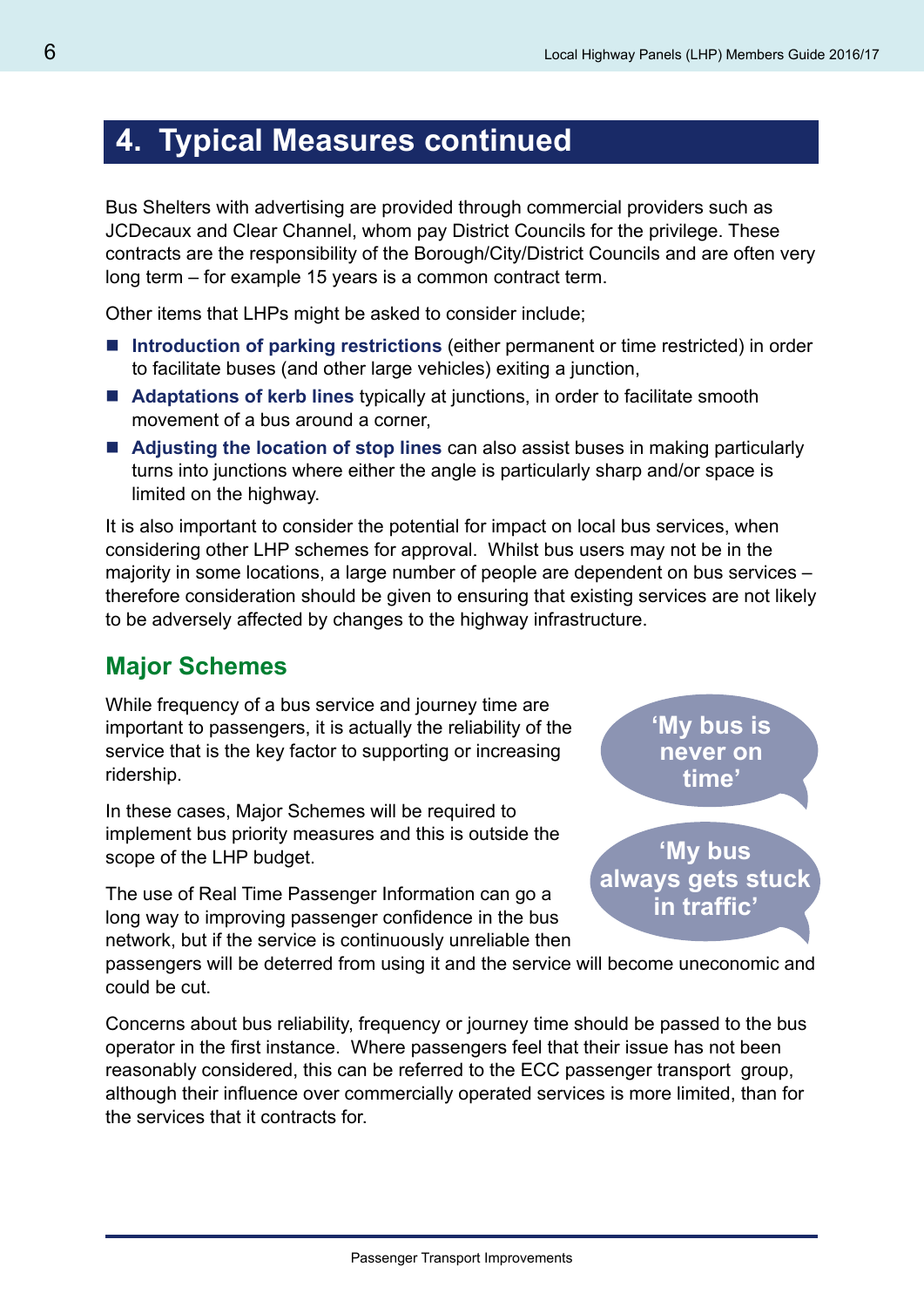## **5. Scheme Investigation**

#### **LHP Schemes**

The successful implementation of any new infrastructure will depend on a number of unique factors to the scheme, including the location and any utility apparatus that may be present within the highway. An engineer will investigate the site before validating the proposal.



#### **Major Schemes**

Schemes such as bus priority and congestion relief schemes are implemented to address the reliability and improve the journey time. These are generally identified through discussion with the operators.

The implementation of bus priority and congestion relief schemes would generally be major schemes and outside the remit of the LHP.

#### **6. Costs and Timescales**

The Essex County Council contract with Ringway Jacobs is a target cost contract and not a fixed price contract. This type of contract was chosen as the best type of contract to deliver savings and efficiencies and also to promote partnering between ECC and Ringway Jacobs.

An explanation of the process and indicative costs and timescales can be found in [Appendix 1](http://www.essexhighways.org/uploads/LHP/MG/15_ECCLHPmembersGuideAPPENDIX1a.pdf?subject=)